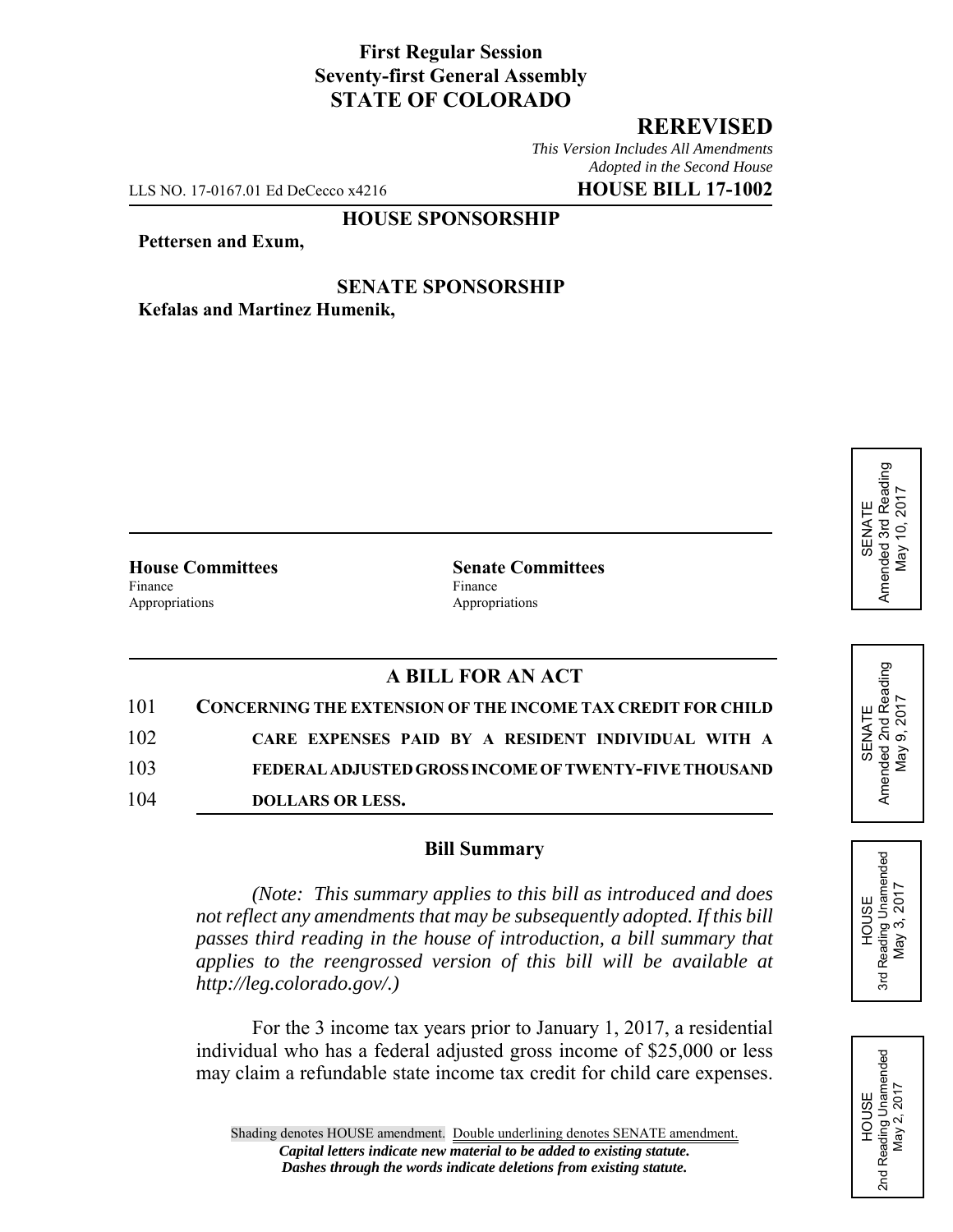The tax credit is equal to 25% of eligible child care expenses that the individual incurred during the taxable year, up to a maximum amount of \$500 for a single dependent or \$1,000 for 2 or more dependents. The bill extends the tax credit for 3 more income tax years.

| $\mathbf{1}$   | Be it enacted by the General Assembly of the State of Colorado:                             |
|----------------|---------------------------------------------------------------------------------------------|
| $\overline{2}$ | <b>SECTION 1.</b> In Colorado Revised Statutes, 39-22-119.5, amend                          |
| 3              | $(1)(b)$ , $(3)(a)$ introductory portion, and $(7)$ ; and <b>add</b> $(3)(a.5)$ as follows: |
| $\overline{4}$ | 39-22-119.5. Child care expenses tax credit - legislative                                   |
| 5              | <b>declaration - definitions - repeal.</b> (1) (b) Now, therefore, the general              |
| 6              | assembly declares that the intended purpose of the tax expenditure FOR                      |
| 7              | CREATING AND EXTENDING THE TERM OF THE TAX CREDIT in this section                           |
| 8              | is to fix the Colorado child care expenses income tax credit so that all                    |
| 9              | low-income working families are able to claim the credit regardless of the                  |
| 10             | amount of their federal child care expenses credit.                                         |
| 11             | (3) (a) For income tax years beginning on and after January 1,                              |
| 12             | 2014, but prior to January 1, 2017, AND FOR INCOME TAX YEARS SPECIFIED                      |
| 13             | IN SUBSECTION $(3)(a.5)$ OF THIS SECTION, a resident individual is allowed                  |
| 14             | a credit against the taxes due under this article for child care expenses that              |
| 15             | the individual incurred during the taxable year if:                                         |
| 16             | (a.5) (I) IF, BASED ON THE REVENUE ESTIMATE PREPARED BY                                     |
| 17             | LEGISLATIVE COUNCIL STAFF IN JUNE 2017, THE GENERAL FUND SURPLUS                            |
| 18             | FOR THE 2016-17 STATE FISCAL YEAR IS EXPECTED TO BE GREATER THAN                            |
| 19             | OR EQUAL TO TWO MILLION NINE HUNDRED THOUSAND DOLLARS, THEN                                 |
| 20             | THE CREDIT IS AVAILABLE FOR INCOME TAX YEARS BEGINNING ON AND                               |
| 21             | AFTER JANUARY 1, 2017, BUT PRIOR TO JANUARY 1, 2020.                                        |
| 22             |                                                                                             |
| 23             | <b>(II)</b> IF THE CONDITION IN SUBSECTION $(3)(a.5)(I)$ OF THIS SECTION                    |

-2- 1002